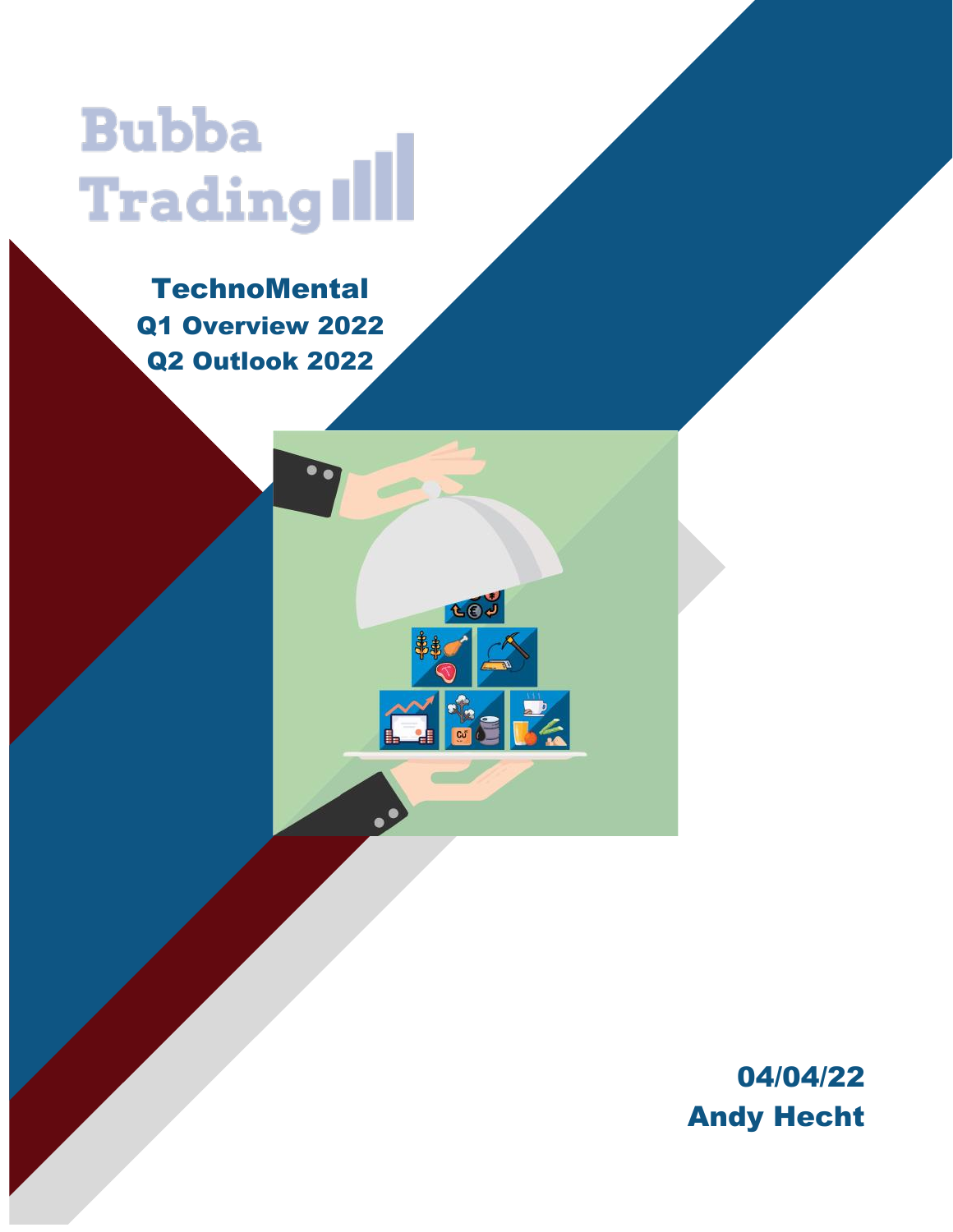## First Quarter Overview 2022 and Second Quarter Outlook 2022

#### Summary

- All six sectors post gains in Q1 The asset class moved 16.01% higher over the past three months
- Energy was the biggest winner with a 34.88% gain
- Double-digit percentage gains in Base Metals and Grains
- Precious Metals, Animal Proteins, and Soft Commodities moved higher in Q1
- Coal, nickel, and natural gas lead on the upside Lumber is one of three losers in a volatile quarter

The raw material markets moved higher in Q1 2022 after a volatile 2020 when the pandemic caused a massive selloff early and a huge turnaround that pushed some prices to all-time or multi-year highs. The commodities asset class added to 2021's gains. The commodity asset class consisting of 29 primary commodities that trade on US and UK exchanges moved 16.01% higher in Q1 2022. The asset class moved 26.79% in 2021. In 2020, the asset class moved 9.89% higher. In 2019 it gained 10.98%, but in 2018 the asset class lost 6.82% of its value. The bull market in raw materials continued throughout the first three months of 2022 with some explosive moves.

Commodities were up 7.95% in 2017, following on the heels of a 13.41% appreciation in 2016. The overall winner of the 29 for the first quarter was the illiquid Rotterdam coal futures market that posted a gain of 132.54%, with LME nickel in second place with a 54.68% gain. NYMEX natural as was 51.26% higher in the first quarter. The biggest loser for the quarter in the composite was the illiquid lumber futures market which corrected 15.91% lower after lots of price variance during the first three months of 2022. Live and feeder cattle futures moved lower, but there were no other losers in Q1.

There were many double-digit percentage gains in Q1 across the commodities asset class. While three markets were over 70% higher during the three months, nine were up over 30%-55%, and seven were between 20%-30% higher. Only lumber posted a double-digit percentage loss during the quarter. Winners outnumbered losers by over twelve to one in Q4, with thirty-eight markets posting gains and three moving lower.

The US dollar is typically a significant factor for commodity prices, as it tends to have an inverse value relationship with raw material prices. The dollar index rose 2.89% in Q1 after rising 6.34% in 2021 and falling 6.42% in 2020. The dollar index was 0.34% higher in 2019 after moving 4.26% higher in 2018, which followed a 10.23% decline in 2017.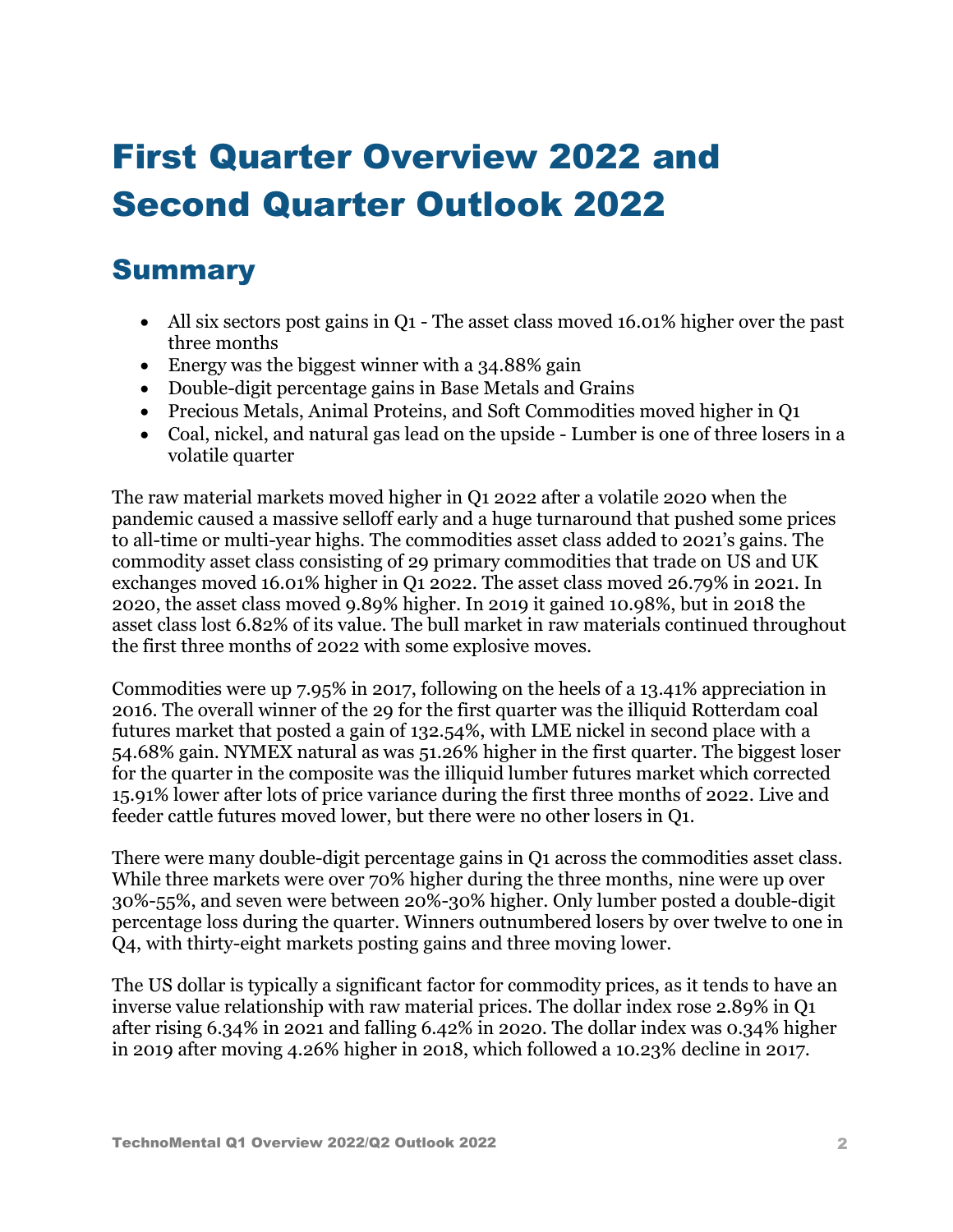The dollar rose in Q1 as the bond market declined, and the Fed ended its QE program and hiked the Fed Funds rate by 25 basis points at the March 2022 FOMC meeting. The Fed remains far behind the inflationary curve as February CPI rose to the highest level in four decades at 7.9%.

US 30-Year Treasury bond futures fell 6.05% in Q1 after moving 7.53% lower in 2021. Rising US interest rates pushed the dollar index higher, but inflation eroded the dollar's purchasing power.

While inflationary concerns gripped markets in early Q1, the February 4 handshake between China's President Xi and Russia's President Putin was a watershed event. The leaders agreed on a \$117 billion trade agreement and a "no-limits" alliance and support. Twenty days later, Russia invaded Ukraine, launching the first major war in Europe since WW II. Sanctions on Russia and the war caused commodity prices to experience wide price variance, with wheat, copper, gasoline, heating oil, coal, aluminum, nickel, tin, and other commodity prices moving to new all-time highs before correcting. The war continued to rage in early Q2.

The war in Ukraine, rising interest rates, and inflation caused stocks to decline in Q1 2022. The DJIA fell 4.57%, the S&P 500 declined 4.95%, and the tech-heavy NASDAQ dropped 9.10%. In 2021, the DJIA was 18.73% higher. The DJIA rose 7.25% in 2020. The tech-heavy NASDAQ gained 43.64% in 2020 and 21.39% in 2021. The S&P 500 was 16.26% higher in 2020 and 26.89% in 2021.

The VIX index closed 2020 at 22.75 and was 8.97 higher than at the end of 2019. The VIX settled 2021 at 17.22, 5.92 lower than at the end of Q3, and 5.53 lower than at the end of 2020. On March 31, the volatility index was at the 20.56 level as the metric that measures the implied volatility of S&P 500 stocks rose by 3.34. The VIX reached a high of 38.93 on January 24 and a low of 16.34 on January 4, which was the range for the volatile quarter.

As we head into Q2 2022, COVID-19's cost will remain a critical issue for markets. Liquidity and stimulus have increased the money supply and government deficits to staggering levels, which creates an inflationary and bullish landscape for raw material prices. The bond market and many commodities signaled rising inflationary pressures throughout the year, but the Fed only acknowledged the economic condition in late 2021. In the US, significant tax hikes and an infrastructure rebuilding program are on the horizon, which could add lots of volatility to markets over the coming weeks and months. The effects of the pandemic could last for years or decades as the national debt ceiling is now well over the \$30 trillion level.

Meanwhile, the bifurcation of the world's nuclear powers with China and Russia on one side and the US and Europe on the other is the most significant factor facing markets over the coming months and perhaps years. The world moved from one crisis to the next as COVID-19 gave way to war in Europe.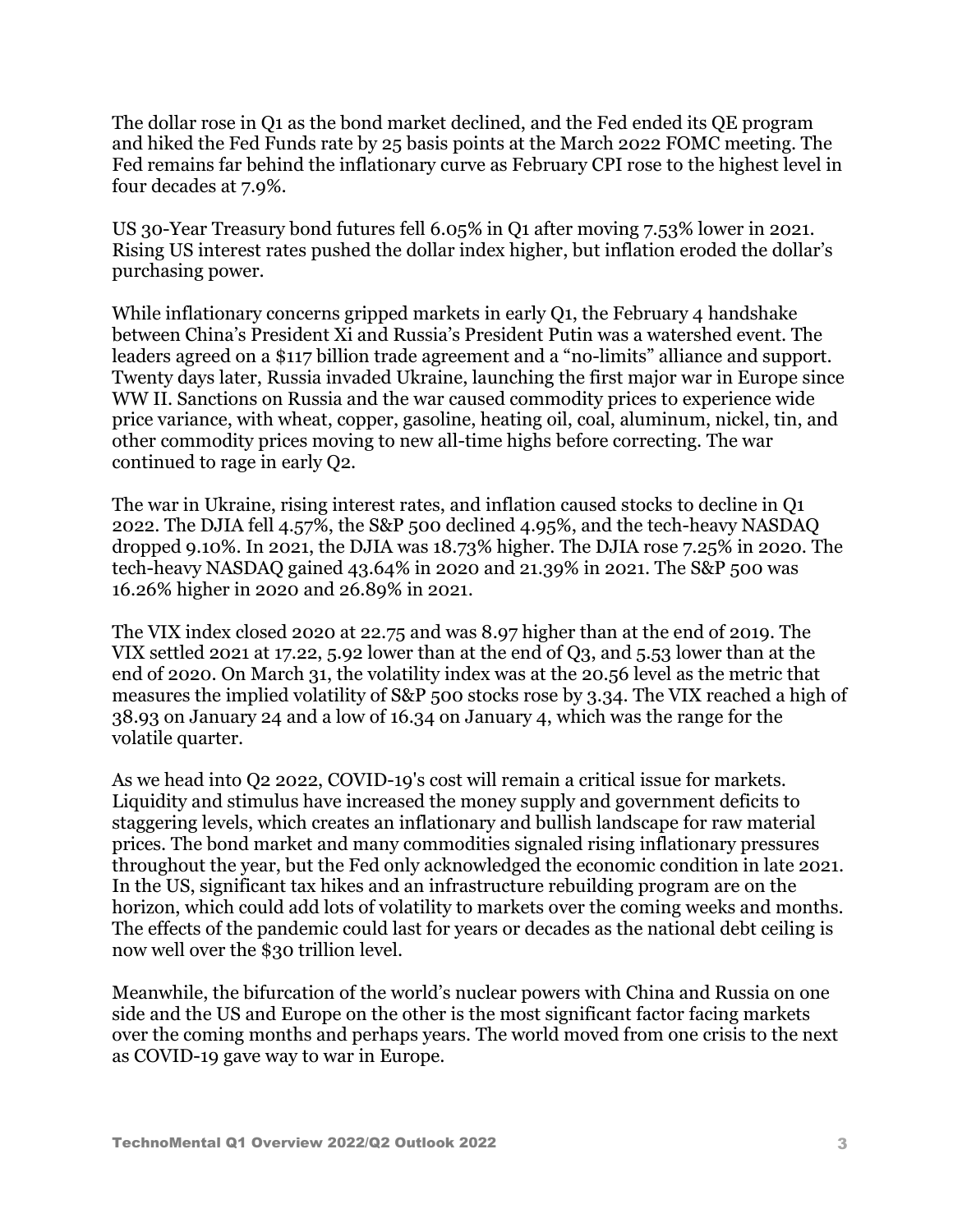Commodities are essential goods that feed, clothe, shelter, and provide energy for people worldwide. Inflation and geopolitical concerns were a potent bullish cocktail for the commodities asset class in Q1 2022. The asset class's rally began in 2020 and continued with explosive moves over the first three months of 2022.

Bitcoin and Ethereum reached lows on January 24 and recovered. However, the cryptos posted 0.23% and 9.94% respective losses in Q1. Bitcoin was up nearly 58% in 2021, while Ethereum exploded over 390% higher over the period. Cryptos made higher lows and higher highs since January 24.

A substantial shift in US energy policy to address climate change has increased OPEC and Russia's profile for pricing crude oil. On his first day in office on January 20, 2021, US President Joe Biden canceled the Keystone XL pipeline project that carries crude oil from the oil sands in Alberta, Canada, to Steele City, Nebraska, and beyond to the NYMEX delivery point in Cushing, Oklahoma. In Q2, the Biden administration banned fracking and drilling on federal lands in Alaska. As I wrote at the end of Q1 2021, "With more regulations on drilling, fracking, and refining fossil fuels on the horizon, US output is likely to drop as the demand surges with the end of the pandemic in sight. Energy prices could move significantly higher because of rising inflation and falling US output, a potentially very bullish cocktail." OPEC's mission is to deliver the highest possible price for its members.

After years of suffering because of US shale output, OPEC+ is likely in a position to squeeze higher prices from US consumers. The Biden administration, with support from the House of Representatives and Senate, attempted to transform US energy policy overnight. Still, hydrocarbons remain the primary fuel source for many businesses, modes of transportation, and other power requirements. As US production falls, OPEC+ becomes more influential. The US asked OPEC+ to increase production to address rising energy prices in Q3 and again in Q4. The cartel refused. He asked again in Q1 2022 and got the same response.

Russia is an influential non-member of the international oil cartel and leading petroleum and natural gas producer. Russia's invasion of Ukraine pushed crude oil and natural gas prices to their highest levels since 2008 in Q1 on the back of supply concerns. Coal moved to a new all-time high in Q1.

Meanwhile, the impact of inflationary pressures and an expanding money supply put upside pressure on many commodities from the March 2020 lows to the highs in 2020, 2021, and Q1 2022. The declining dollar created a bullish landscape for raw material prices. However, the dollar index turned higher in January 2021 in response to a falling bond market. Even though the dollar posted gains in 2021 and Q1, 2022 and bonds moved lower, the composite of the commodities asset class gained 26.79% in 2021 and followed through with a 16.01% gain in Q1 2022, a sign that all fiat currencies are losing value. In 2021 and early 2022, the dollar has been the best horse in the glue factory when it comes to traditional foreign exchange instruments.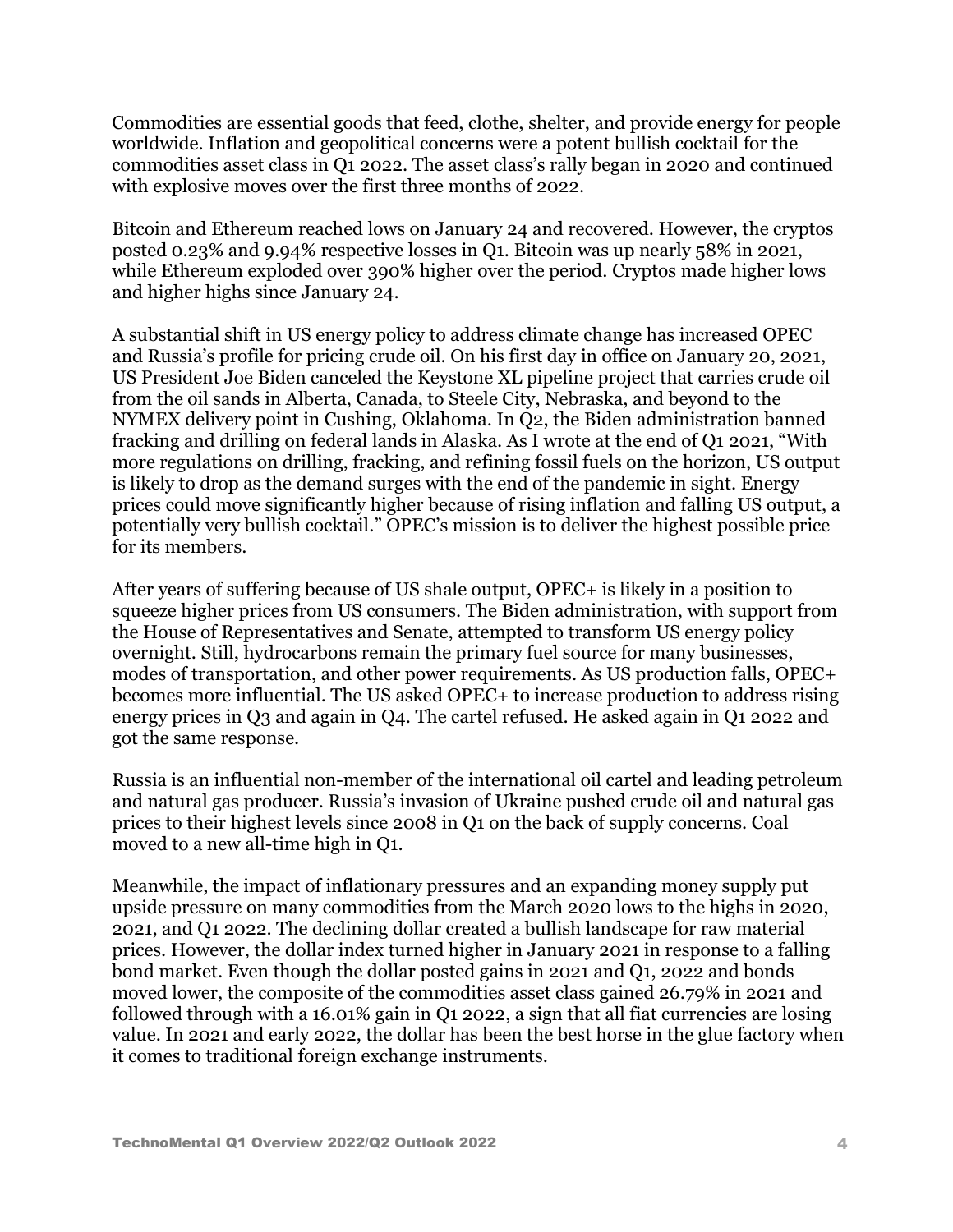Energy was the best-performing sector in Q1 as the sector rose 34.88% after an over 54% gain in 2021. Base metals gained 19.86%, and grains moved 18.89% higher in Q1 2022. Precious metals moved 8.73% higher, animal proteins gained 7.12%, and soft commodities moved 6.58% to the upside from the end of 2021 through March 31, 2022. All sectors moved to the upside in Q1 2022.

The relationship between the US and China continued to deteriorate in early 2022. The alliance with Russia creates a bifurcation in the world's nuclear powers. At the end of 2021, I wrote, "Russia and the US also have moved further apart over disputes surrounding Ukraine and NATO. Increased tensions on the geopolitical landscape could lead to lots of market volatility over the coming months and years. A hasty departure from Afghanistan at the end of August 2021 was a sign of weakness for the US, which could increase the odds of provocations from Beijing, Moscow, Teheran, and Pyongyang over the coming months." In Q2, the geopolitical landscape deteriorated to the worst state since WW II.

Political divisiveness in the US continues to grip the nation. The US remains a highly polarized nation along political and other lines as we head into Q2. Infighting among Democrats killed the Build Back Better initiative. With higher taxes on the horizon, the mid-term elections will stand as a report card for the administration and could shift the balance of power away from Democrats, controlling slim margins in the House of Representatives and Senate.

Grain prices were volatile in 2021, which continued in Q1 2022, reaching multi-year and all-time highs after Russia's invasion before correcting. We are now at the start of the 2022 planting season in the US, with war raging in Europe's breadbasket. Supplies from South America were problematic because of the weather and logistical issues. Supply chain, input costs, land values, and labor issues continue to plague agricultural commodities, which could impact output from the US and other growing regions this year. The fertile soil in Ukraine was a mine and battlefield in early Q2 as the planting season gets underway. Coffee and cotton prices rose to new multi-year highs in Q1 2022, and the Brazilian currency broke out to the upside above the \$0.2100 level against the US dollar in Q1, supporting coffee, sugar, and FCOJ prices.

Meanwhile, higher feed prices should keep a bid under the cattle and hog markets over the coming months after seasonal weakness during the winter months. In Q2, the animal protein sector moves into the 2022 grilling season when meat demand peaks. The price action in the agricultural products that feed the world is always a function of the weather in critical growing areas worldwide. However, the war in Ukraine makes the weather only one factor for prices.

The bull market in commodities began in August 2020 when gold reached a record high at \$2,063 per ounce. As gold corrected, it passed the bullish torch to other raw material markets across all sectors. In Q1, 2022, gold rose to a marginal new record high at \$2,078.80, and many commodities moved to new all-time or multi-year peaks.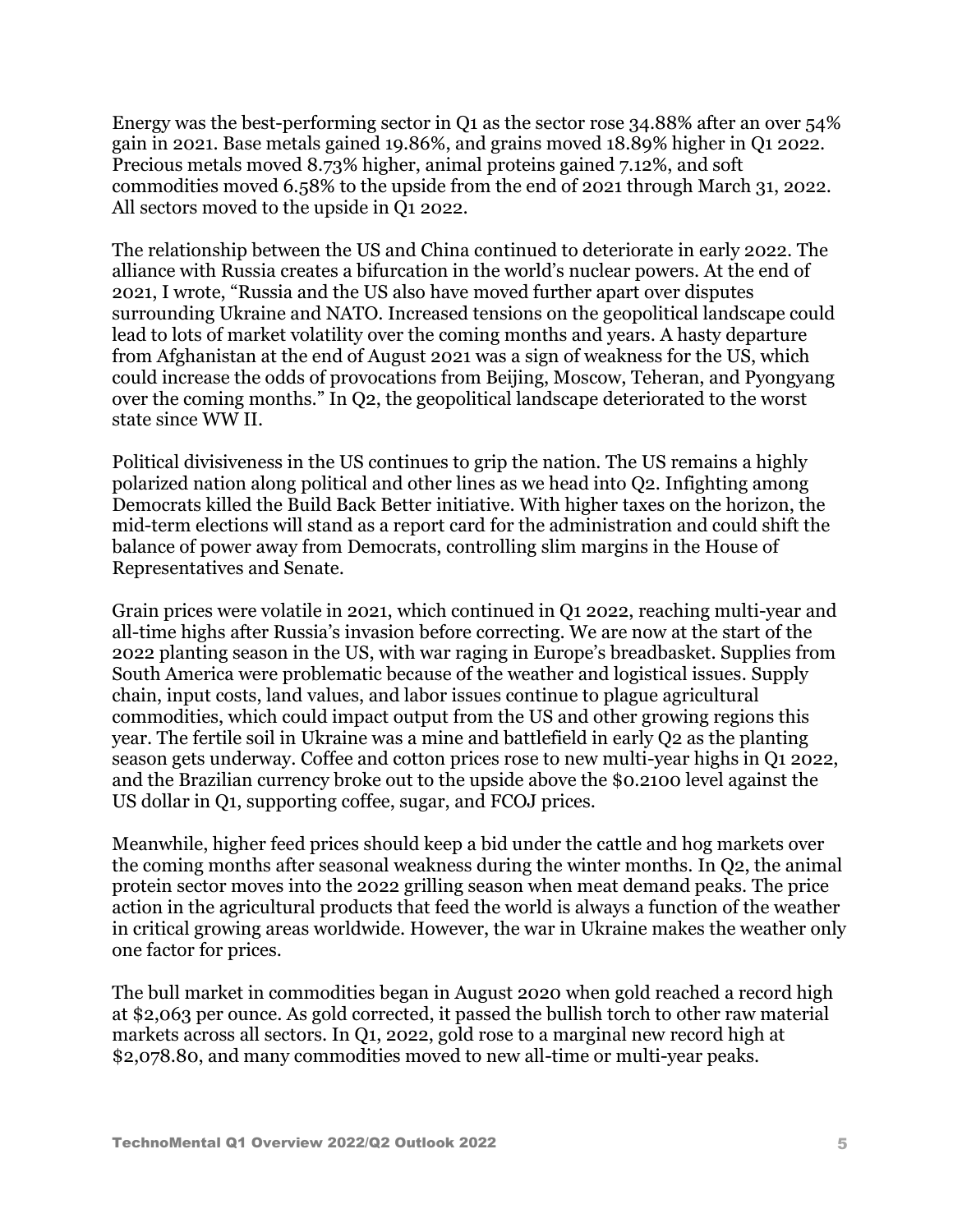In 2021, the Fed had called rising prices "transitory," blaming them on supply chain bottlenecks and other factors. However, the broad price appreciations supported by policy shifts are a clear and present sign that inflation is far more prevalent than the central bank had suggested. The Fed abandoned the "transitory" term at the December 2021 FOMC meeting, realizing the economic condition is structural. In Q4, economist Mohammed El Erian called "transitory" the greatest mistake in Fed history. In Q1, the Fed found itself in a challenging position as the war in Ukraine makes fighting inflation more difficult.

A myriad of complex factors on a macro and microeconomic and geopolitical basis will dictate the price direction for the commodities market over the coming three months and beyond. The pandemic's price tag continues to be a significant factor facing markets across all asset classes. The shift in US policy under the Biden administration caused volatility in commodities and markets across all asset classes. Higher energy prices filter through to all other commodities and manufacturing businesses. The request for OPEC+ to increase output and its refusal is a sign that price pressures will continue. The US was in control of the energy markets over the past years, but addressing climate change with aggressive policy shifts has handed the pricing power back to the cartel. Substantial changes in tax, energy, trade, and other policy areas translate to price volatility. The economic fallout from the global pandemic will continue to be a legacy of 2020 for many years to come. The war in Ukraine complicates matters. Moreover, Saudi Arabia and Nigeria began selling China crude oil in yuan. Russia is pricing commodities in rubles, and the Chinese Russian \$117 billion deal avoids the US currency, threatening the US dollar's role as the world's reserve currency.

The Invesco DB Commodity Tracking ETF [\(DBC\)](https://seekingalpha.com/symbol/DBC) product is one of the most liquid macro commodities products with a substantial weighting towards crude oil and energy commodities.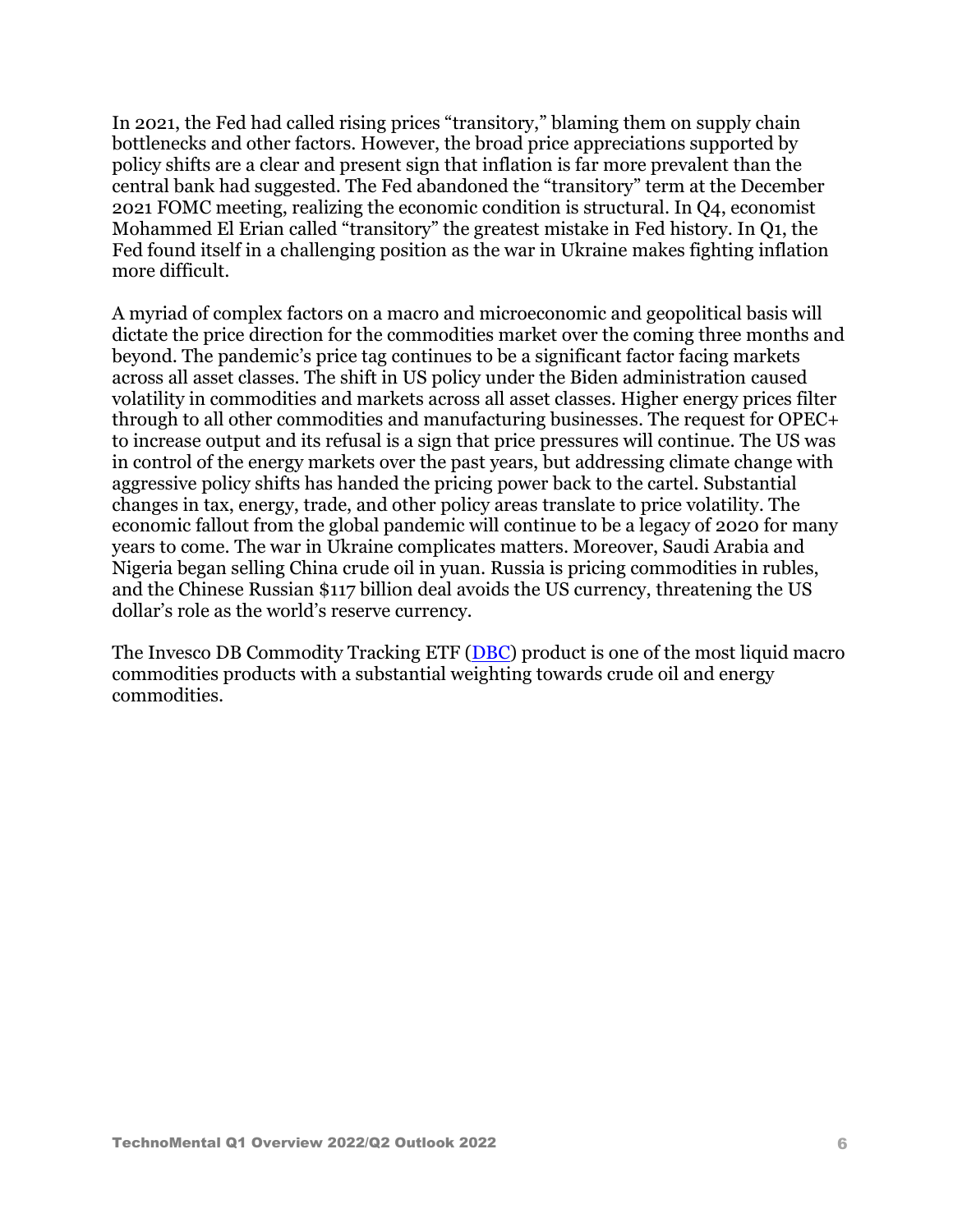## Winners in Q1

During the period from January through March 2022, all six commodity sectors posted gains. Thirty-eight products posted gains with many double-digit percentage increases. The list of gains is as follows:

| <b>Commodity</b>                 | Percentage gain |  |
|----------------------------------|-----------------|--|
| <b>Rotterdam Coal</b>            | 132.54%         |  |
| <b>Heating Oil Crack Spread</b>  | 79.52%          |  |
| <b>Gasoline Crack Spread</b>     | 73.41%          |  |
| <b>LME Nickel</b>                | 54.68%          |  |
| <b>Natural Gas</b>               | 51.26%          |  |
| <b>Heating Oil</b>               | 44.54%          |  |
| Gasoline                         | 41.64%          |  |
| Rhodium                          | 34.97%          |  |
| <b>Brent Crude Oil</b>           | 33.47%          |  |
| <b>NYMEX Crude Oil</b>           | 33.33%          |  |
| <b>Iron Ore</b>                  | 32.12%          |  |
| <b>CBOT Wheat</b>                | 30.52%          |  |
| <b>KCBT Wheat</b>                | 28.48%          |  |
| Corn                             | 26.21%          |  |
| <b>Lean Hogs</b>                 | 24.88%          |  |
| <b>LME Aluminum</b>              | 24.35%          |  |
| Soybean Oil                      | 24.23%          |  |
| Soybeans                         | 21.79%          |  |
| Cotton                           | 20.51%          |  |
| <b>LME Zinc</b>                  | 18.10%          |  |
| Palladium                        | 17.97%          |  |
| Soybean Meal                     | 13.55%          |  |
| <b>LME Tin</b>                   | 10.42%          |  |
| <b>MGE Wheat</b>                 | 10.18%          |  |
| <b>Rice</b>                      | 9.43%           |  |
| <b>Silver</b>                    | 7.63%           |  |
| <b>Baltic Dry Index</b>          | 6.86%           |  |
| <b>LME Copper</b>                | 6.73%           |  |
| Gold                             | 6.60%           |  |
| Oats                             | 6.52%           |  |
| <b>COMEX Copper</b>              | 6.44%           |  |
| Cocoa                            | 5.16%           |  |
| <b>Ethanol</b>                   | 5.07%           |  |
| <b>LME Lead</b>                  | 4.86%           |  |
| Frozen Concentrated Orange Juice | 3.86%           |  |
| <b>Sugar</b>                     | 3.23%           |  |
| Platinum                         | 2.72%           |  |
| Coffee                           | 0.13%           |  |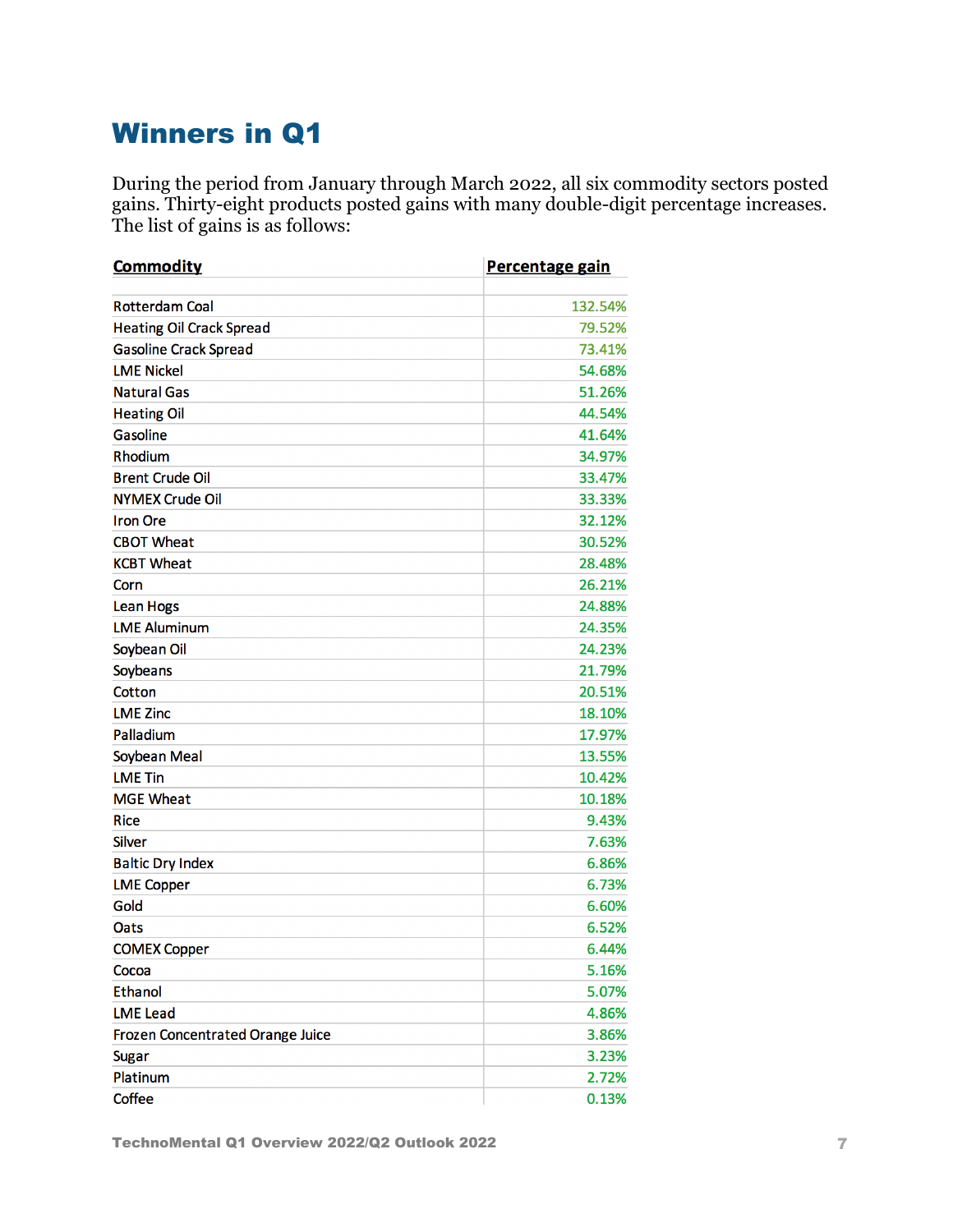## Losers in Q1

Only three commodities posted losses in the first quarter of 2022 as winners outnumbered losers by over twelve to one:

| <b>Commodity</b>     | <b>Percentage loss</b> |
|----------------------|------------------------|
| Lumber               | 15.91%                 |
| <b>Feeder Cattle</b> | 3.28%                  |
| Live Cattle          | 0.23%                  |

The CFTC has defined digital currencies as commodities. The asset class's market cap moved 182.18% higher in 2021. In Q1 2022, it declined 3.76%, closing above its worst level of the quarter which came in late January. Bitcoin moved 0.73% lower in Q1 after rising 57.81% in 2021. Bitcoin was over 300% higher in 2020.

Ethereum was 469.43% higher in 2020 and 391.75% higher in 2021. In Q1 2022, Ethereum fell 9.94%. The number of tokens moved higher from 16,238 at the end of Q4 2021 to 18,636 on March 31, 2021, a rise of 14.77%. Bitcoin, the leader of the pack, outperformed the market cap in Q1, while Ethereum, the second-leading cryptocurrency, underperformed over the past three months.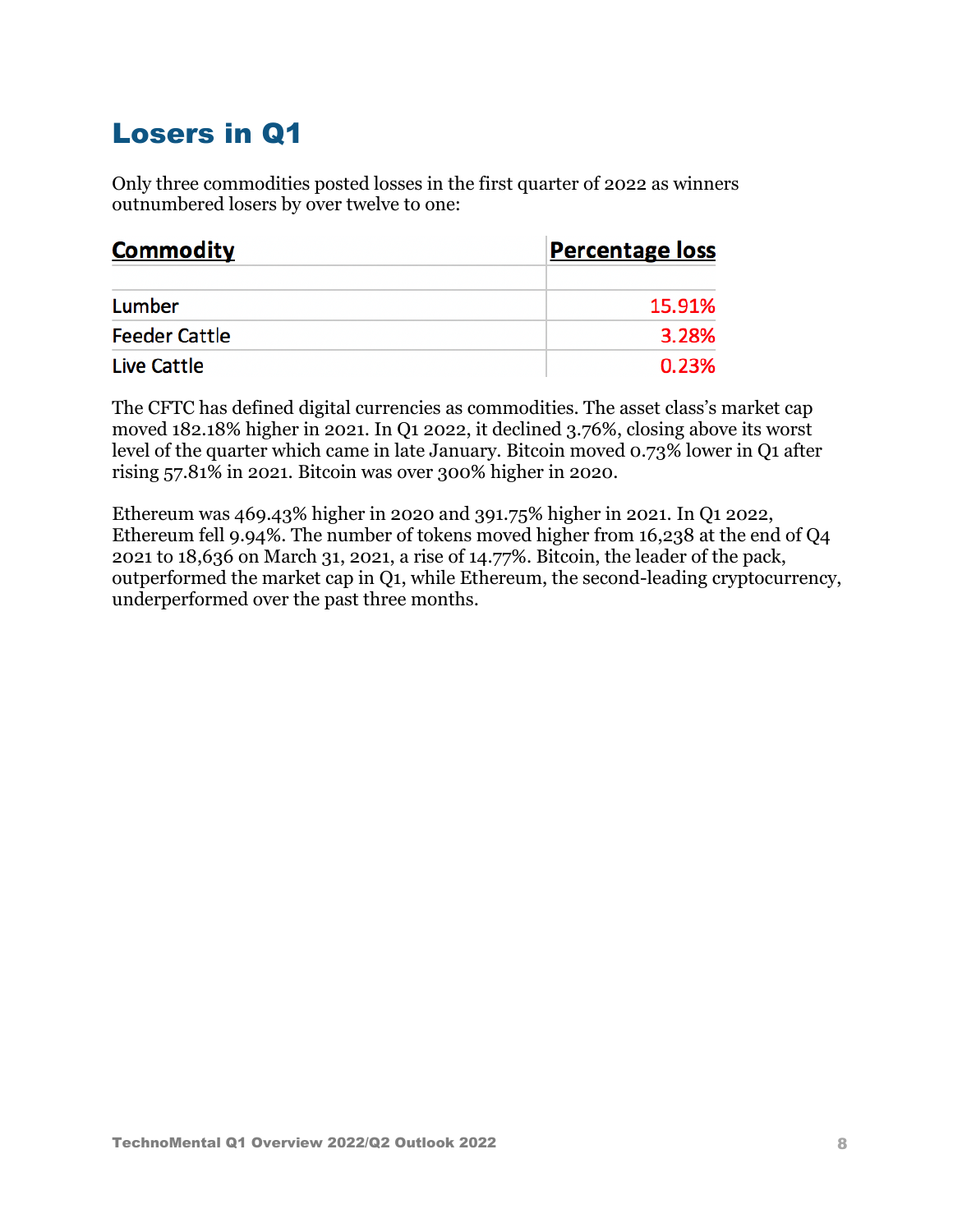### Issues to Look Forward to in Q2 2022

The economic costs of the global pandemic will be its legacy, and they are staggering. The liquidity and stimulus will influence markets over the coming months and years. The US bond reminded us of that in 2021 and early 2022, as interest rates rose. The Fed ended QE and lifted off from a zero percent Fed Funds Rate in Q1. An aggressive tightening period to combat inflation is on the horizon.

While monetary policy will impact markets, the war in Europe will turbocharge inflation, making the central bank's actions far less influential in markets. The war will affect production, trade deals, and logistics, causing shortages in some regions and oversupply in others. Prices are likely to be highly volatile, reflecting significant changes in the supply and demand equations for many raw material markets.

The number of commodity consumers worldwide continues to grow by approximately 20 million each quarter. The 2020/2021 stimulus will weigh on the value of fiat currencies and boost government debt levels around the world. The decline in the purchasing power of fiat currencies could eventually cause commodity prices to skyrocket. Most commodity markets have trended higher from Q1 and Q2 2020 lows through Q1 2022, which changed the Fed's opinion that higher prices were transitory. If the price action after 2008 repeats, we could see a bull market in the raw materials asset class in the coming months and years. Commodity prices were still on bullish paths at the end of Q1 2022. While some corrected, others took the bullish baton. The war in Europe only complicates the fundamentals and will likely increase price variance.

In Q1, the Biden administration told markets it would release one million barrels of oil from the SPR each day for up to 180 days, the most significant release in history. Less than one week after the announcement on April 4, the oil price was still over the \$100 level. Past SPR releases did little to tame rising oil prices. Crude oil, natural gas, and coal are critical energy commodities that power the world. The highest prices in years are fueling inflation, making the Fed's job almost impossible.

I expect price variance in markets across all asset classes to remain at very high levels in Q2 2022 and beyond. Trading rather than investing could provide optimal results. Approach all risk positions with a plan, stick to stops, and take profits when they are on the table. Follow market trends as they reflect the herd behavior that drives market prices. When sellers are more aggressive, prices fall. When buyers take a more aggressive approach, prices rise. Follow those trends and try to ignore the news cycle. The price action in markets tells us all we need to know about directional bias. If we learned anything in 2020 through Q1 2022, markets often divorce from news items, and trends are a better indicator of market sentiment than reactions to the daily ups and downs of the news cycle.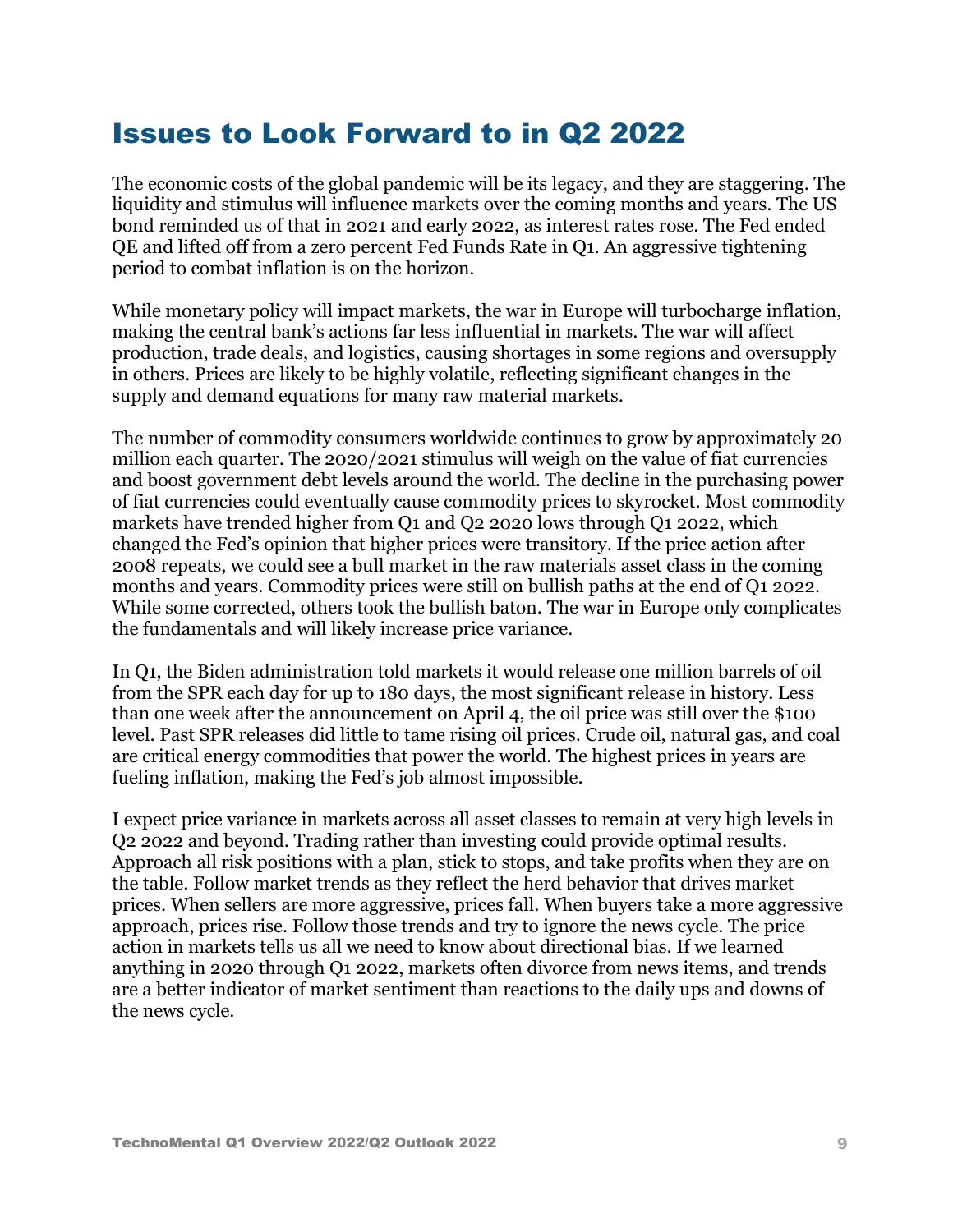As we head into Q2, the stock market is on shaky ground, and bonds were trending lower. The bullish commodities relay race continued in Q1, with many asset class members rising to new record prices. I expect raw material prices to continue to make higher lows and higher highs in 2022. Inflation is a vicious beast, and it continued to rise each month in Q1. I expect it to follow the same path in Q2, given the moves in raw material markets over the past three months. Money's purchasing power is declining, the dollar is losing its status as the world's reserve currency, and the bifurcation between nuclear powers creates a dangerous geopolitical landscape. Russia's invasion of Ukraine could set the stage for Chinese reunification with Taiwan.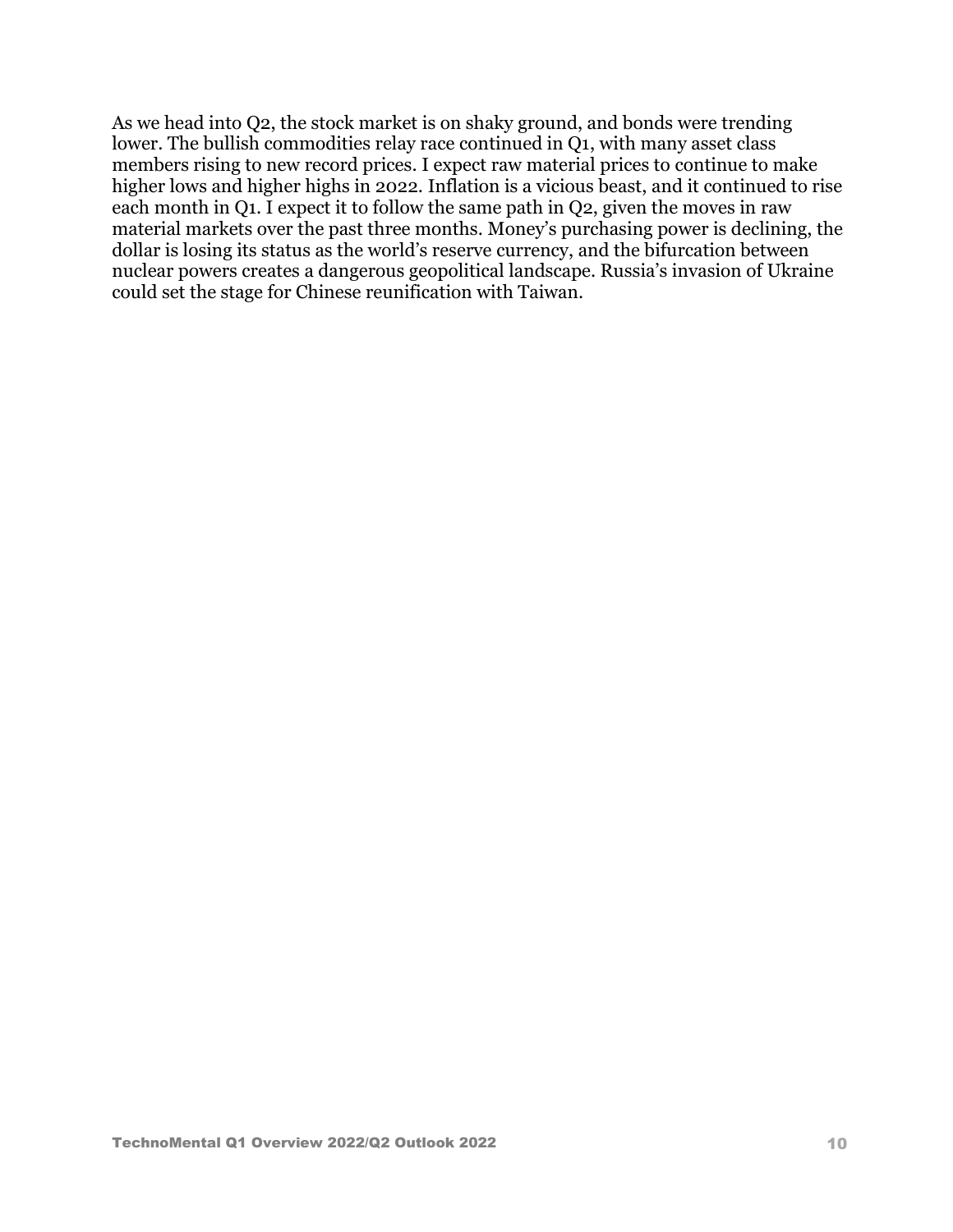## History- Results from My Best Bets for Q1

My best bets for Q1 were:

- The stock market remains in a bullish trend, but higher interest rates and increased taxes in 2022 could cause corrections- Follow the trend.
- The stock market was choppy in Q1 and posted a loss.
- I continue to favor buying VIX-related products on price weakness with tight stops to catch short-term spikes in the volatility index. Using a 2:1 risk-reward approach.
- Buying the VIX with a 2:1 risk-reward profile created profits in Q1.
- Just as in Q4, the trend in the dollar index going into Q1 is bullish. Higher US interest should support the dollar index, but I continue to believe a rising dollar is a mirage as all fiat currencies are losing value.
- The dollar index rallied in O1.
- The bond market is moving into 2020 in a bearish trend of higher lows and higher highs since March 2021. I will continue to follow the trend until it bends. The bond market vigilantes may attempt to push bonds lower. I was short at the beginning of Q1.
- The bearish trend continued in Q1 with the bond market making lower highs and lower lows.
- Expect massive volatility to continue in cryptocurrencies to continue. As we head into 2022, only risk what you can afford to lose in cryptos as the governments have the power to kill the asset class. Expect increasing regulations. I am mostly bullish on the asset class but would not bet the ranch on any crypto as the price variance could be head-spinning.
- Cryptos posted losses in Q1 but turned higher after the January 24 lows.
- I will follow trends in gold and silver on the long and short sides of the market. I will continue to buy physical gold and silver with profits on dips as buying price weakness has been the optimal approach since the late 1990s. I will also buy GDX, GDXJ, SIL, and SILJ on dips, and look to take profits on rallies. For short-term trading, I will be using the NUGT and JNUG leveraged products for the gold mining shares with tight stops. I remain cautiously bullish on gold and silver going into 2022 after the weak performance in 2021. Precious metals were the worstperforming sector in 2021. Higher rates and a rising dollar are bearish. However, the worst sector during one year often leads to the best performance in a subsequent period. I expect the bullish baton to eventually return to precious metals. I will follow the trends on the long and short sides of the markets in gold and silver.
- Precious metals posted across the board gains in O1 2022.
- I continue to favor buying physical platinum on price weakness. Platinum is the precious metal that continues to offer the most attractive value proposition as we head into 2022. Platinum has been a challenging investment, but I continue to believe it will pay off in the months and years ahead.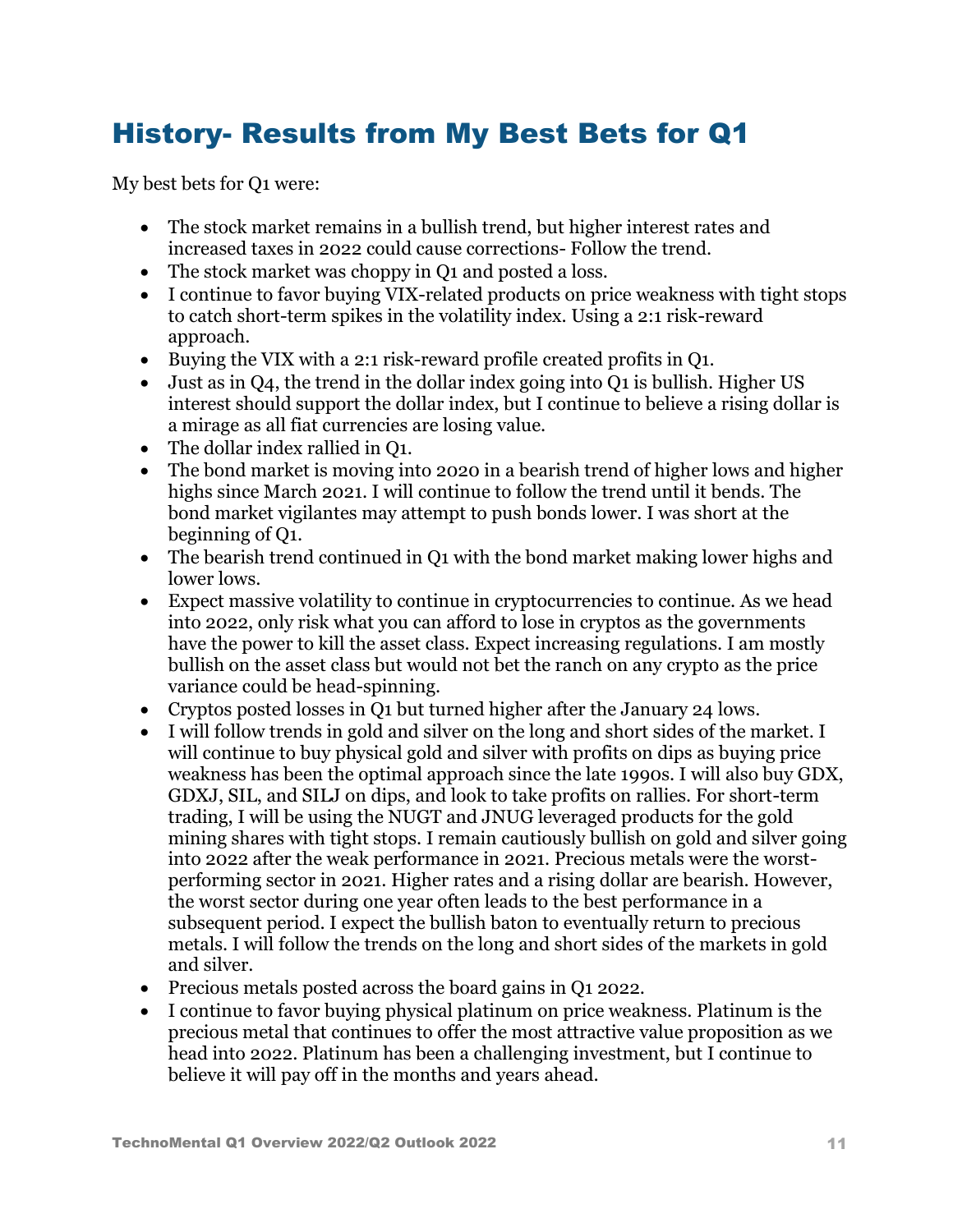- Platinum edged higher, but it continued to lag the rest of the precious metals sector. The Q1 rally failed at the \$1,197 level.
- I am a buyer of significant price corrections in copper and base metals. I remain bullish on the sector for the coming years. I will trade from the long side with tight stops. I remain bullish on PICK, FCX, and other leading base metal producer shares but will protect profits with stops or hedge positions in Q1 2022 as they have moved to levels where current long positions from 2020 have substantial profits. A significant correction in the stock market would likely push base metals prices lower. Nothing changed from Q4 as I believe the trend towards decarbonization is bullish. Chinese sales of copper, aluminum, and zinc in Q3 and Q4 did not push prices appreciably lower, which is a sign of overall strength.
- Base metals were the second-best performing commodity sector in O1. FCX and PICK continued to move higher. Copper, aluminum, nickel, and tin reached new all-time highs in Q1.
- Grains will follow the weather below the equator over the coming weeks and months. Soybeans were bullish at the end of Q4. Corn was bullish, and rising energy prices and US energy policy supports corn. Wheat remains bullish but the risk of a correction rises with the grain's price. The situation in Ukraine supports wheat in 2022 as Russia and Ukraine are significant producers and the Black Sea ports is a critical logistical region. I will follow trends in the sector during the coming months without any specific price bias. I will be watching the 2022 newcrop corn-soybean ratio which was just below the 2.4:1 norm on December 31. The spread could tell about farmers intentions for the 2022 planting season beginning in late March and April. Higher input prices are bullish for grain and oilseed prices.
- Wheat rose over 30% and to a new record high in O1, and corn and sovbeans posted over 20% gains. The war in Ukraine pushed prices higher. The corn-bean ratio dropped below 2.4:1 making corn the favorable and more expensive crop during the planting season. South American weather was not ideal, pushing agricultural commodity prices higher. Grains were the third-best performing sector, with an 18.89% gain.
- I remain bullish on traditional energy commodities but that does not mean we could see substantial price corrections at times. Protect profitable risk positions. The trend is our friend, but the risk of selloffs increases with prices. Nothing changed from the end of Q4. Renewable energy may be the future, but hydrocarbons remain the present.
- Energy led the way higher in the asset class in Q1 with a 34.88% gain. Crude oil, natural gas, and coal prices were rising before Russia invaded Ukraine, and they soared when the troops crossed the border.
- I expect crude oil to continue to make higher highs over the coming weeks and months. Seasonality during the winter could weigh on gasoline demand in Q1 but as the spring comes closer, we could see gasoline prices begin to rally. I continue to favor crude oil as OPEC+ has control of the market because of US energy policy. I believe crude oil is heading for triple digits in 2022-2023.
- Brent crude oil reached \$139.13 and NYMEX WTI futures hit a high of \$130.50 in Q1, exceeding the targets in the Q4 report.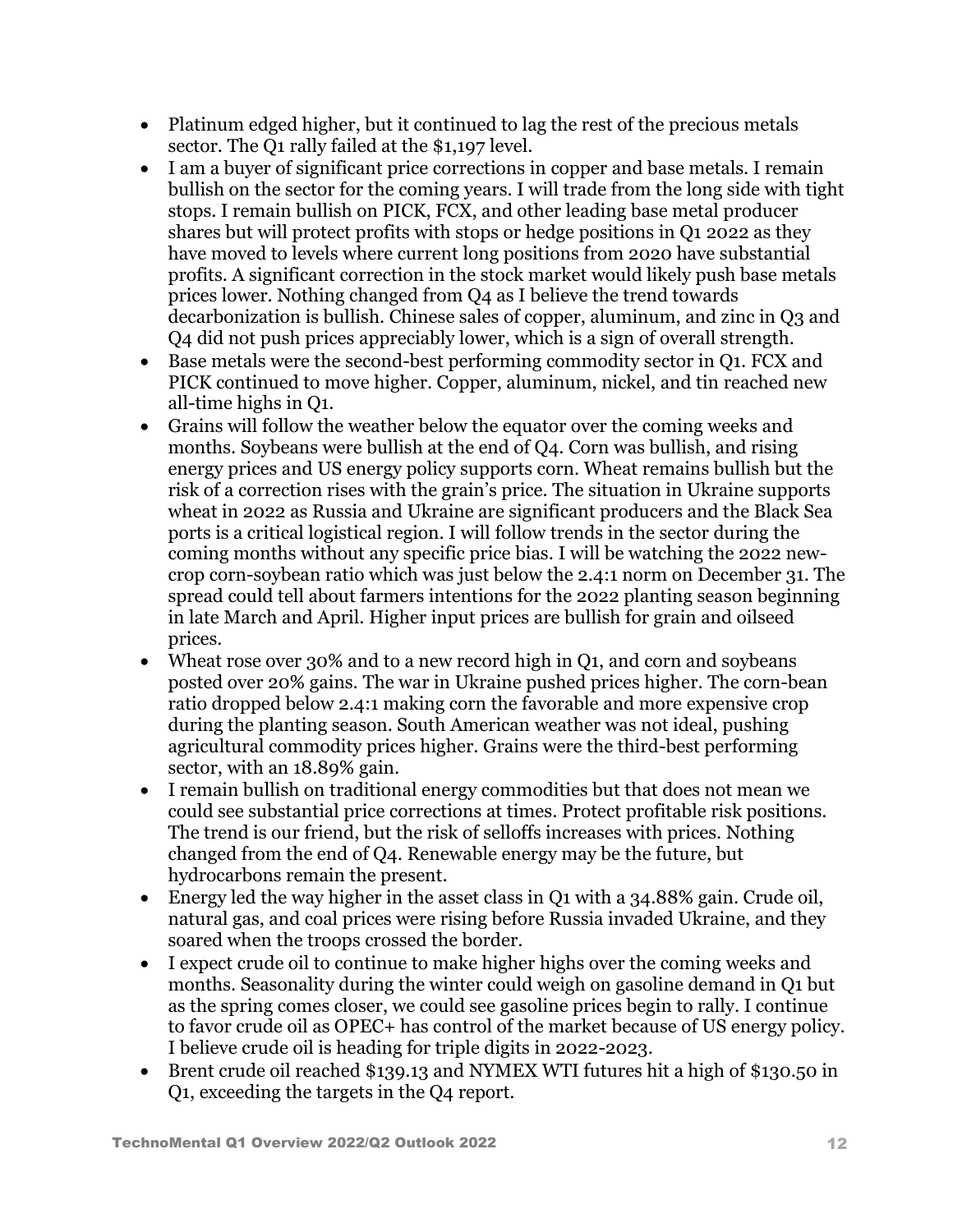- I continue to believe we will see higher lows and higher highs in VLO and MPC shares. I added on weakness in Q3 and Q4 and expect higher share prices in 2022. I am also long the leading components of OIH and XLE along with RDS-S. BP, PBR, and TOT. I will watch these positions carefully as they are likely to decline if the stock market undergoes a significant correction.
- Energy shares exploded higher with the commodity prices. We took profits on VLO at over \$100 per share. We remain long many of the leading oil companies, with substantial market to market profits.
- Natural gas is a wild commodity, and I will follow the trends, which was successful in Q4. I will be using futures and the BOIL and KOLD ETN products in natural gas. Natural gas is a market best suited for trading rather than investing. The demand side of natural gas's fundamental equation continues to grow with the LNG business. The supply side is likely to decline because of increased regulation from Washington, DC. I expect natural gas to find a higher low and bottom over the coming months.
- Natural gas rose over 50% in Q1, rose to over \$7.30 per MMBtu on a spike during the quarter and traded at over \$5 per MMBtu in March, the highest price at the end of the withdrawal season since 2008.
- Soft commodities remain in mostly bullish trends. I will protect profitable positions and continue to follow trends. The softs are coming off a bullish year which increases the potential for corrections the high-flying cotton and coffee markets. I remain cautiously bullish going into 2022. Cocoa could offer the best value as the soft commodity's price lagged sugar, coffee, cotton, and FCOJ that all moved to multi-year highs in 2021.
- All five soft commodities posted gains in Q1 with coffee, FCOJ, and cotton rising to new multi-year highs.
- Cattle and hog prices are in the heart of the offseason at the start of 2022. I will look to establish long positions on any significant price weakness, leaving plenty of room to add on substantial declines. However, the market will soon focus on the 2022 grilling season that begins in late Q2. Higher input costs will likely put upward pressure on prices.
- Cattle edged lower, while hog prices rose by nearly 25%. The trends remains mostly bullish in Q1.
- Lumber is wild and at a lofty level at over the \$1,100 per 1,000 board feet level in early 2022. I will trade lumber via proxies; WOOD and WY as they offer liquidity not available in the futures arena. While they underperform on the upside, they outperform during illiquid periods when the futures suffer through price carnage. Rising interest rates could cause a rush of new home buying in Spring 2022, increase the demand for lumber. The US infrastructure rebuilding program will also increase the demand for lumber, but the price is back at an irrational level.
- Lumber exploded higher in Q1, rising to over the \$1,450 level before falling below \$1,000 per 1,000 board feet. Lumber rallied before many of the other commodities, paving the way for bullish price action. Lumber rallied in February and declined in March.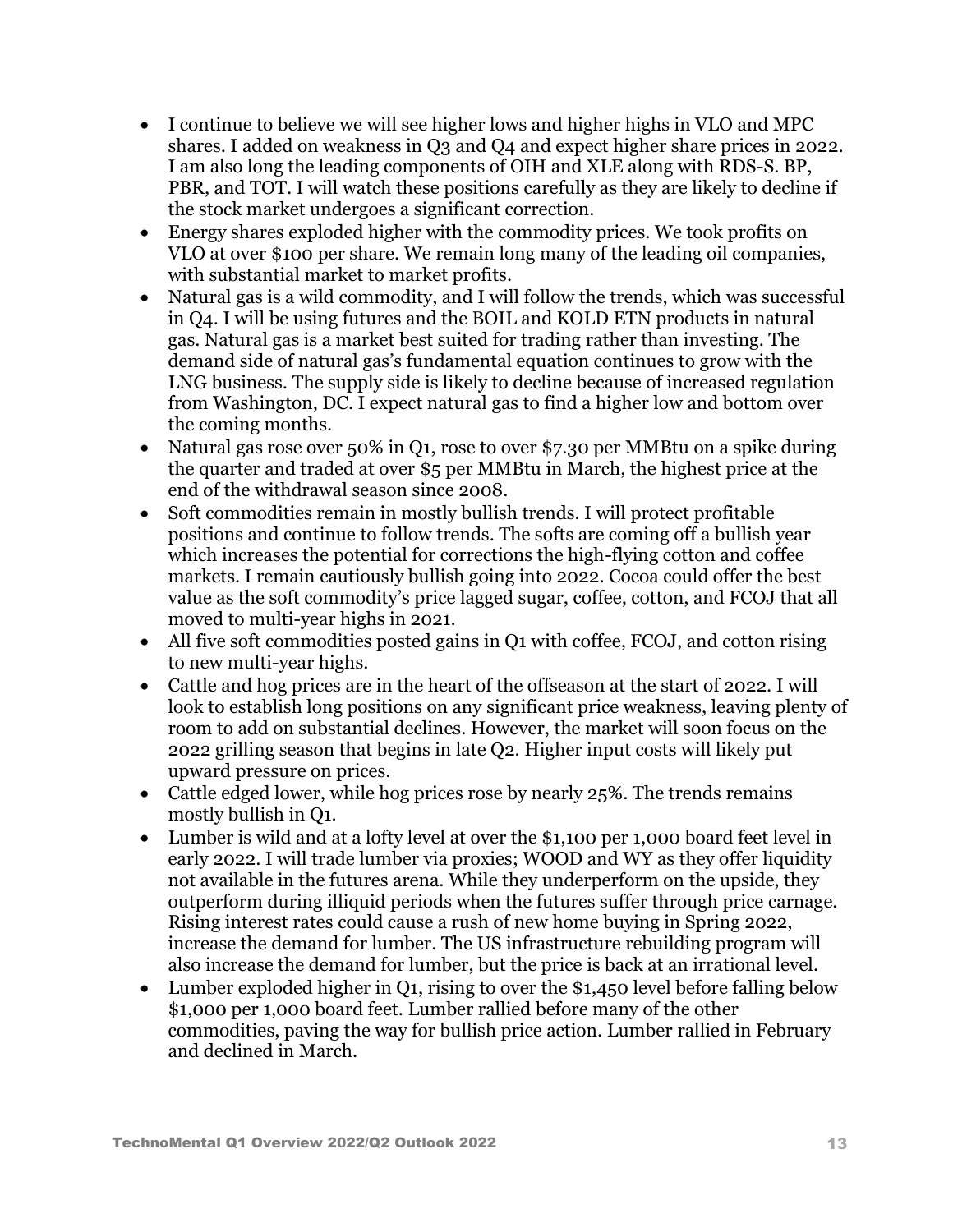- I continue to believe that the period from 2008 through 2012 is a model for 2020 and the following years. Unprecedented stimulus, a tidal wave of liquidity, historically low interest rates, and a falling dollar are a potent bullish cocktail for the commodities asset class. Rising inflation, increasing global population, and declining currency values are bullish for raw material prices. DBC, DBA, RJI, GSG, PICK, GLTR, DBB, DBA, and other raw material ETFs continue to be the products that are likely to appreciate in an inflationary environment. I remain a buyer of these ETF products on pullbacks. There is no change in my approach. The leading threats going into 2022 are new COVID-19 variants, geopolitical issues between the US and Russia, the US and China, and threats posed by Iran, North Korea, and other rogue countries. The US midterm elections could cause domestic instability that will likely mount throughout 2022.
- The commodity asset class moved 16.01% higher in Q1. Investments in commodity ETF and ETN products were highly profitable compared to stocks, which suffered declines.
- Follow trends. Look at the markets as a big piece of meat. Do not look to buy bottoms or sell tops. Trade and invest with trends, with a goal of profiting from the majority of the move. Look to take the filet mignon from market trends. The price action tends to offer the most significant value when it comes to profits and avoiding and minimizing losses. No change from Q4.
- Trend following worked in some markets but was difficult in choppy markets. A portfolio approach led to attractive gains.
- Trading and investing are different approaches, but both require discipline and a plan. Never allow a trade to become an investment position because it moves against you. Do not fear taking losses as they allow you to remain in the game. Do not overtrade as volatile markets provide many opportunities, with the next one just around the corner. No change from Q4.
- In choppy markets, trading opportunities increase. Wild volatility in energy, grains, and other sectors led to very profitable trading conditions.
- Inflation is not going away anytime soon. The FOMC forecast a 0.90% Fed Funds rate for 2022 and 1.60% for 2023. Unless inflation recedes, rates will remain negative, which supports a continuation of the economic condition and rising prices. As fiat currencies continue to lose value, commodity prices will continue to move to the upside. However, rallies rarely come in straight lines.
- The Fed increased its forecasts, but with the latest CPI at 7.9% or higher, the Fed will remain far behind the inflationary curve.
- While the economic and geopolitical landscapes present many potential issues for 2022, the unexpected events always cause the most turmoil in markets. Expect the unexpected in all markets and you will not be disappointed. Ignore the news and all of the "experts." Follow the trends as they are your only friends. Sentiment will tell us where prices are heading. Always remember, the price is never wrong as it reflects where buyers and sellers meet in transparent environments, the markets.
- Russia's invasion of Ukraine and the brutal war was not expected in late 2021. Meanwhile, the most significant event was China and Russia's "no-limits" pledge, which could change the geopolitical landscape dramatically and lead to more conflicts.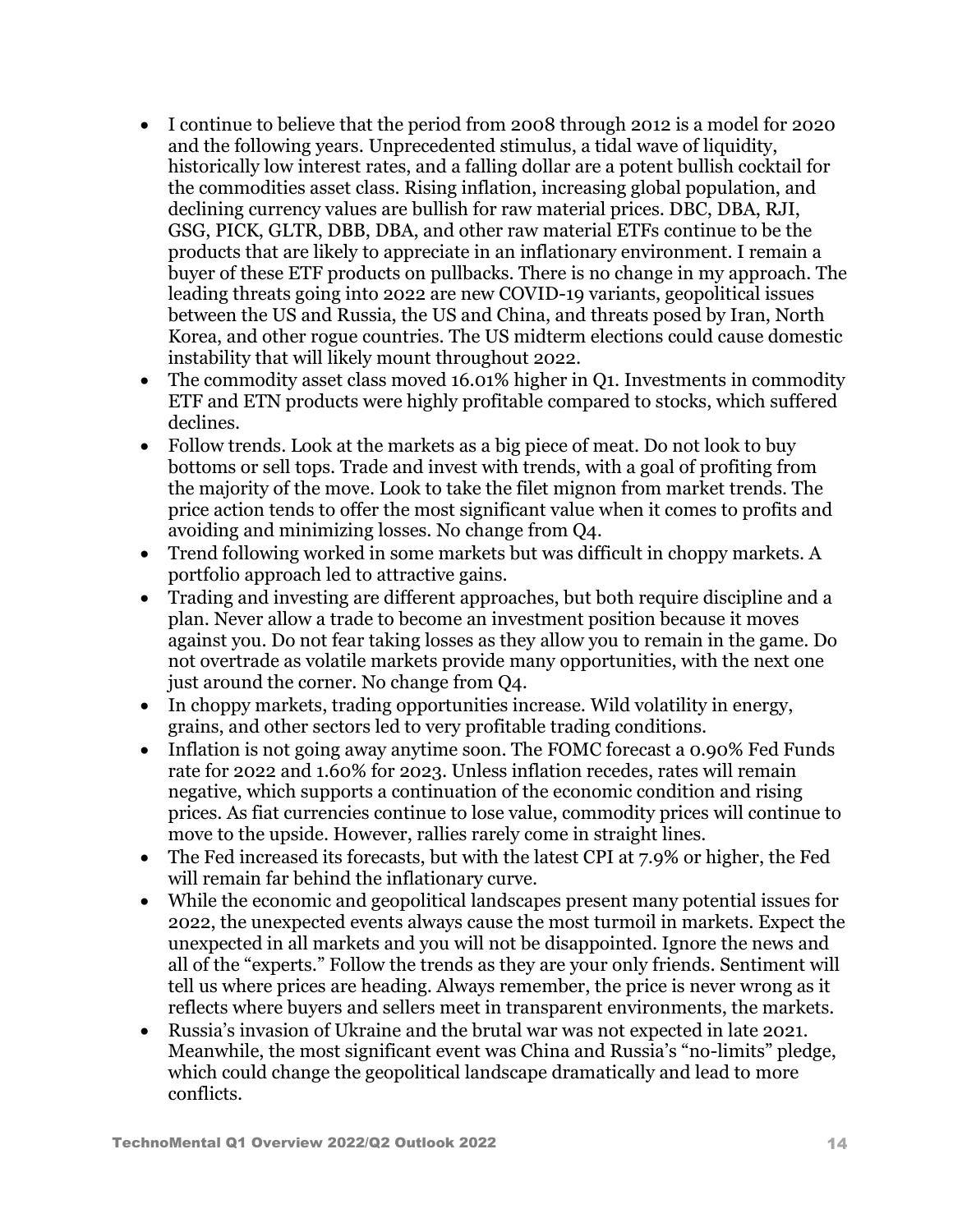## Best Bets for Q2 2022 - Commodities

As we move into Q2 2022, markets are likely to remain challenging.

My best bets for Q2 are:

- The stock market should be choppy with lots of interest rate hikes on the horizon and a tense geopolitical landscape. Follow the trends, as of April 4, the trend is higher.
- I continue to favor buying VIX-related products on price weakness with tight stops to catch short-term spikes in the volatility index. Using a 2:1 risk-reward approach. I consider levels below 20 optimal for long positions.
- Just as in Q1, the trend in the dollar index going into Q2 is bullish. Higher US interest should support the dollar index, but I continue to believe a rising dollar is a mirage as all fiat currencies are losing value. No change from the previous quarter.
- The bond market is moving into Q2 in a bearish trend of higher lows and higher highs since March 2021. I will continue to follow the trend until it bends. The bond market vigilantes may attempt to push bonds lower. I was short at the beginning of Q2. The initial target is the October 2018 136-16 low.
- I am bullish on Ethereum and Bitcoin going into 2022. The breakout from the wedge pattern favors the upside. I would only risk the capital you are willing to lose because of the wide price variance. I favor COIN shares on dips at below the \$200 per share level.
- I favor buying gold, silver, platinum, and palladium on dips. GDX and GDXJ should outperform gold and silver on rallies. NUGT and JNUG are appropriate for short-term positions of 10-15 days. I only favor buying precious metals on price weakness.
- I continue to favor buying physical platinum on price weakness. Platinum is the precious metal that continues to offer the most attractive value proposition as we head into Q2. Platinum has been a challenging investment, but I continue to believe it will pay off in the months and years ahead. There is no change from the previous quarter.
- Copper and base metals remain in bullish trends. My long-term target on COMEX copper is at the \$6.80 per pound level, but higher prices are possible. The other base metals have risen to levels where the odds of significant corrections are possible. I remain long FCX and the PICK ETF, using stops to protect long-term profits.
- I expect high price variance in the grain and oilseed futures markets and favor the upside. The potential for new all-time peaks is high. I will be using futures, options, and the CORN, SOYB, and WEAT ETF products as well as the JJG ETN. I would only initiate new long positions during corrections with tight stops at inflection points of support to hop on the bullish trends.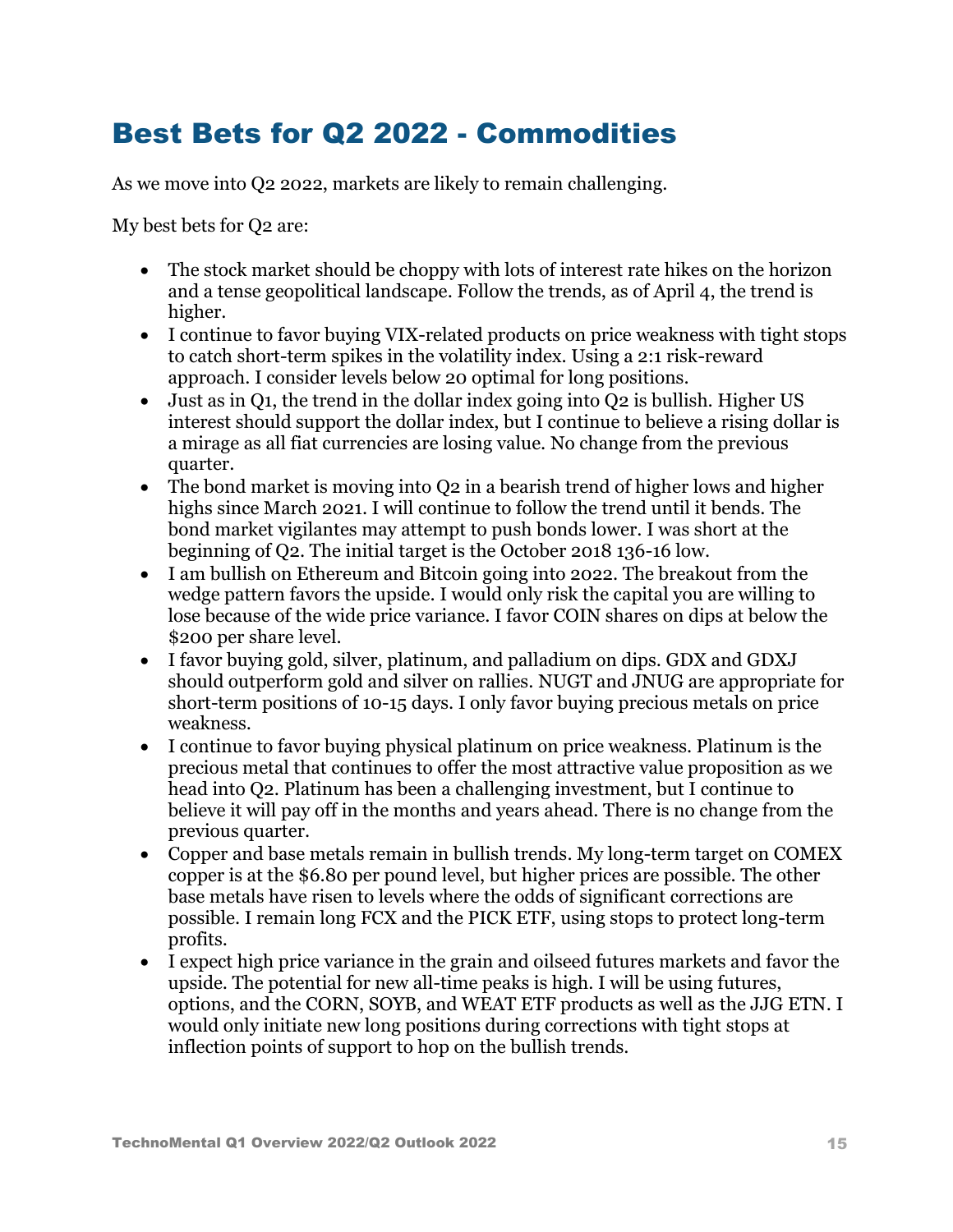- I remain bullish on traditional energy commodities but that does not mean we could see substantial price corrections at times. Protect profitable risk positions. The trend is our friend, but the risk of selloffs increases with prices. Nothing changed from the end of Q1. Renewable energy may be the future, but hydrocarbons remain the present. There is no change, but existing positions have significant profits which need protection.
- The geopolitical tensions are bullish for crude oil, which is now a Russian tool. I expect the oil market will see a new all-time high. Meanwhile, the potential for sudden price downdrafts has risen at the \$100 per barrel level. I have taken profits on futures and oil company shares, and have small, long positions going into Q2. I would add to them on a significant correction, and take additional profits on rallies, looking to trade the wide ranges.
- I have taken profits on refining shares and most oil companies held at the end of 2021. I have small positions, looking to add on corrections or take more profits at higher highs. I rate APA a hold and remain long at the end of Q1.
- Natural gas is at the highest price in April since 2008. I expect we will see higher lows and higher highs over the coming months. The prices in Europe and Asia support US natural gas as it is a far more international commodity with LNG's addressable market far beyond the US pipeline network. Downdrafts are possible and likely. An active hurricane season could push prices to new highs above the 2022 \$7.346 peak. I would look to buy below \$5 with a tight stop, reestablishing at lower levels if stopped out. Discipline is critical for limiting losses and running profits with trailing stops in natural gas on the long or the short side. The BOIL and KOLD ETNs are appropriate for short-term positions, but time stops are necessary as time decay erodes the products. I tend to hold these products for no longer than 10-15 business days.
- Soft commodities remain in mostly bullish trends. I will protect profitable positions and continue to follow trends. The softs are coming off a bullish period which increases the potential for corrections in the high-flying cotton and coffee markets. I remain cautiously bullish going into Q2. Cocoa could offer the best value as the soft commodity's price lagged sugar, coffee, cotton, and FCOJ that all moved to multi-year highs in 2021 and Q1 2022. Nothing changed from the end of 2021.
- I am bullish on live cattle, feeder cattle, and lean hog prices at the beginning of Q2. I favor the futures, futures options, and the COW ETN product. I would look to establish positions on price weakness.
- I expect lumber to make another higher low above the \$500 level. I will trade lumber via proxies; WOOD and WY as they offer liquidity not available in the futures arena. I would only buy on price weakness in the futures.
- I continue to believe that the period from 2008 through 2012 is a model for 2020 and the following years. Unprecedented stimulus, a tidal wave of liquidity, historically low interest rates, and a falling dollar are a potent bullish cocktail for the commodities asset class. Rising inflation, increasing global population, and declining currency values are bullish for raw material prices. DBC, DBA, RJI, GSG, PICK, GLTR, DBB, DBA, and other raw material ETFs continue to be the products that are likely to appreciate in an inflationary environment.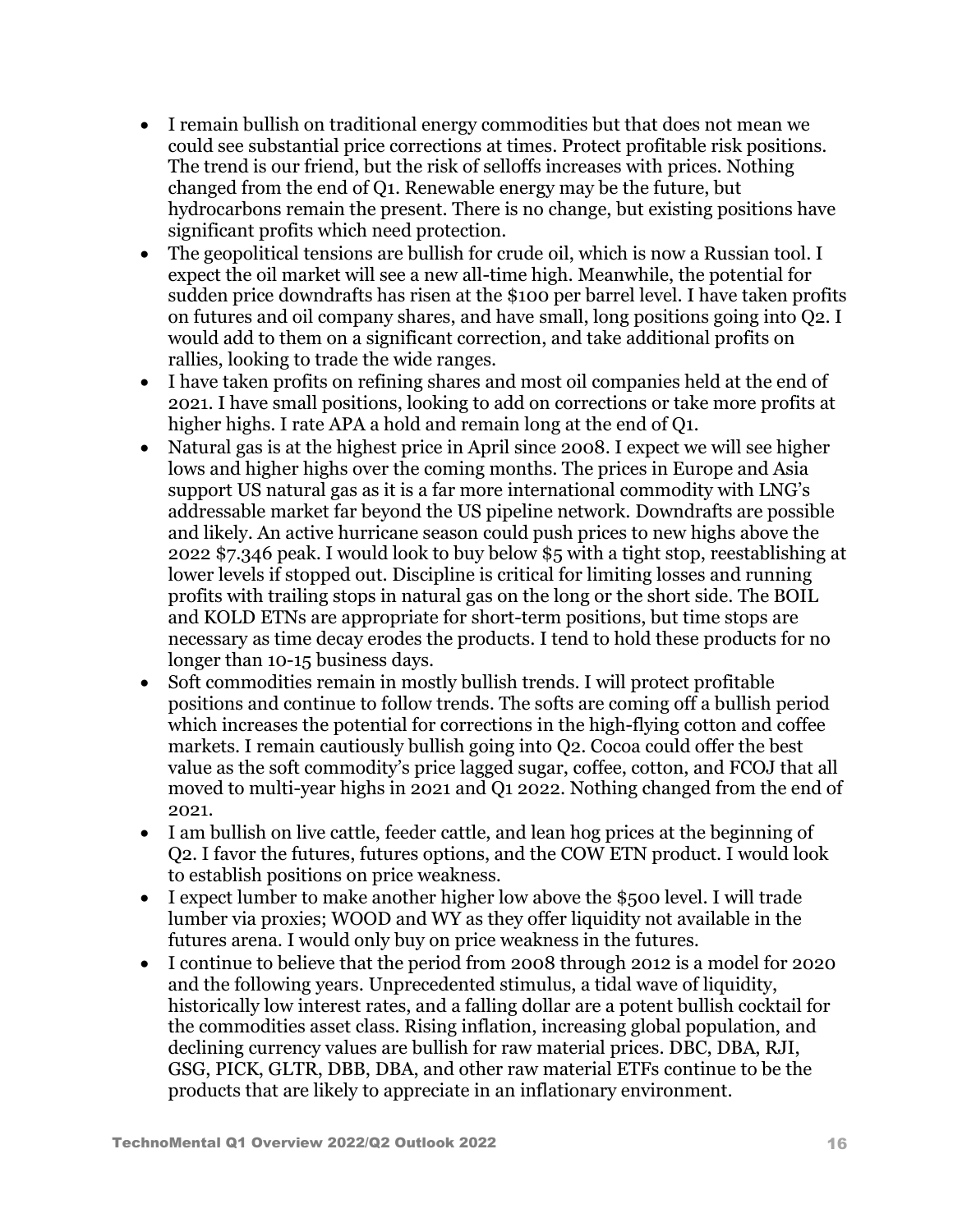- I remain a buyer of these ETF products on pullbacks. There is no change in my approach. The geopolitical issues between the US and Russia, the US and China, and threats posed by Iran, North Korea, and other rogue countries could cause lots of volatility. The US midterm elections could cause domestic instability that will likely mount over the coming months. The trend in the commodity asset class remains bullish going into Q2. Bull markets rarely move in straight lines. I will be using corrections to add to existing or establish new long positions.
- Follow trends. Look at the markets as a big piece of meat. Do not look to buy bottoms or sell tops. Trade and invest with trends, with a goal of profiting from the majority of the move. Look to take the filet mignon from market trends. The price action tends to offer the most significant value when it comes to profits and avoiding and minimizing losses. No change from Q1. Hedge long stock portfolios to protect against sudden downdrafts.
- Trading and investing are different approaches, but both require discipline and a plan. Never allow a trade to become an investment position because it moves against you. Do not fear taking losses as they allow you to remain in the game. Do not overtrade as volatile markets provide many opportunities, with the next one just around the corner. No change from Q1.
- Inflation is not going away anytime soon. In Q2, the economic condition should trend higher. The Fed will increase interest rates but remain behind the inflationary curve with CPI at 7.9% in February and rising over the coming months. The trend in the bond market is lower and should continue to fall as inflation rises.
- Expect the unexpected in Q2 and the rest of 2022. Attention to risk-reward and discipline will allow you to survive very volatile market conditions. Take advantage of opportunities, but have a plan, write it down, and stick to that plan. Do not allow trades to become long-term investments because prices move contrary to expectations. Remember that you are always long or short at the current market price, not at the original execution price. Adjust risk reward based on the latest price. Moreover, develop logical risk-reward levels that reflect the current price variance levels to improve the odds of success.

#### In previous reports, I wrote:

"A tidal wave of liquidity from central banks and a tsunami of stimulus from governments have a price tag. The global pandemic is likely to fade into our rearview mirrors as vaccines create immunity to the virus. However, the cost of an unprecedented expansion of the money supply and rising government deficits will remain a legacy of the virus for years to come. Inflationary pressures are bullish for commodities. Albert Einstein told us that the definition of insanity is doing the same thing repeatedly and expecting a different result. The global financial crisis in 2008 and the worldwide pandemic of 2020 were very different events. However, central banks and governments employed the same tools to deal with each situation. The only difference between 2008 and 2020 is that the liquidity levels and stimulus in 2020 were far higher. Commodities rallied from 2008 through 2011, reaching multi-year and all-time highs. Even though we have seen substantial rallies in raw material prices since the March and April 2020 lows, it still may be early days for the bullish trends."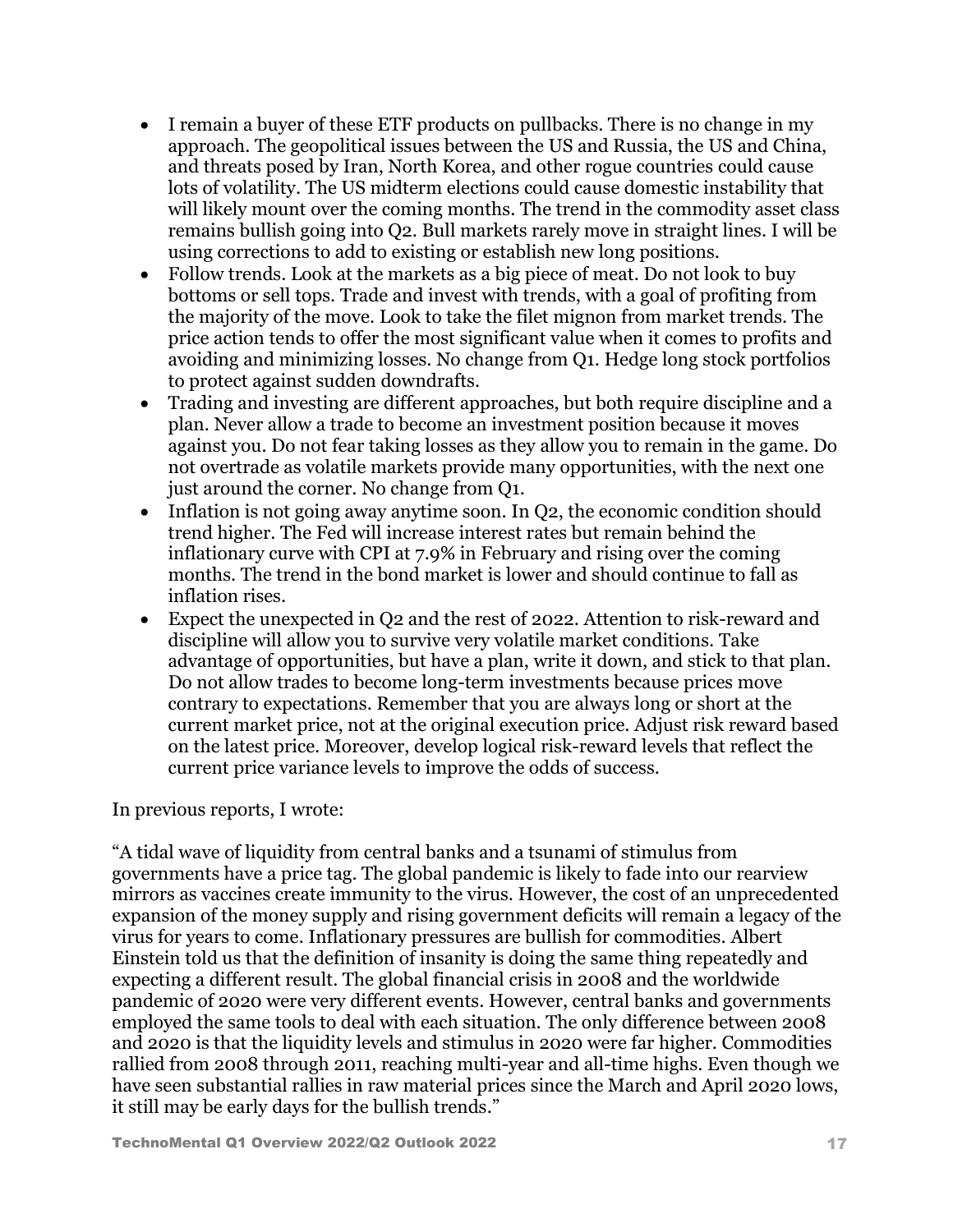I remain bullish on commodity prices and believe the Fed has not taken the necessary steps to address inflationary pressures. Be careful out there, we could see wild price swings in markets across all asset classes over the coming months. The war in Ukraine and tensions between the US/Europe and China/Russia are dangerous and could create significant conflicts that will impact markets across all asset classes.

The Invesco DB Commodity Tracking ETF product holds a diversified basket of raw material futures, but it is weighted towards energy products. The fund summary for DBC states:

The investment seeks to track changes, whether positive or negative, in the level of the DBIQ Optimum Yield Diversified Commodity Index Excess Return™. The fund pursues its investment objective by investing in a portfolio of exchange-traded futures on Light Sweet Crude Oil [\(WTI\)](https://seekingalpha.com/symbol/WTI), Heating Oil, RBOB Gasoline, Natural Gas, Brent Crude, Gold, Silver, Aluminum, Zinc, Copper Grade A, Corn, Wheat, Soybeans, and Sugar. The index is composed of notional amounts of each of these commodities.

#### *Source: Yahoo Finance*

The most recent top holdings of DBC include:

#### **DB Commodity Index Fund Invesco (DBC)**

| 26.73 +0.50 (+1.91%) 04/04/22 [NYSE Arca] |
|-------------------------------------------|
|                                           |

|                         | <b>ETF CONSTITUENTS</b> for Mon, Apr 4th, 2022 | Alerts Watch Help ? |                                               |                     |  |
|-------------------------|------------------------------------------------|---------------------|-----------------------------------------------|---------------------|--|
| <b>ETF Constituents</b> |                                                |                     | $\mathcal{N}$ flipcharts<br><b>上</b> download |                     |  |
| <b>Symbol</b>           | <b>Name</b>                                    | % Holding $\sim$    |                                               | <b>Shares</b> Links |  |
|                         | Invesco Government & Agency Portfolio          | 75.86%              | N/A                                           |                     |  |
|                         | <b>NYMEX NY Harbor ULSD Futures</b>            | 13.82%              | N/A                                           |                     |  |
|                         | <b>ICE Brent Crude Oil Future</b>              | 12.84%              | N/A                                           |                     |  |
|                         |                                                | 12.47%              | N/A                                           |                     |  |
|                         | NYMEX Light Sweet Crude Oil Future             | 11.64%              | N/A                                           |                     |  |
|                         | COMEX Gold 100 Troy Ounces Future              | 6.92%               | N/A                                           |                     |  |
|                         | NYMEX Henry Hub Natural Gas Futures            | 6.34%               | N/A                                           |                     |  |
|                         | <b>LME Primary Aluminum Future</b>             | 6.27%               | N/A                                           |                     |  |
|                         | <b>CBOT Wheat Future</b>                       | 5.90%               | N/A                                           |                     |  |
|                         | <b>CBOT Corn Future</b>                        | 5.83%               | N/A                                           |                     |  |
|                         | <b>LME Zinc Future</b>                         | 5.55%               | N/A                                           |                     |  |
|                         | <b>CBOT Soybean Future</b>                     | 5.41%               | N/A                                           |                     |  |
|                         | <b>LME Copper Future</b>                       | 5.09%               | N/A                                           |                     |  |
|                         | N/A                                            | 4.70%               | N/A                                           |                     |  |
|                         | NYBOT CSC Number 11 World Sugar Future         | 4.65%               | N/A                                           |                     |  |

26 EQ v 1 26 96 v 1 DOCT MADVET 26 79 +0 05 (+0 1004) 10:22 ET

#### *Source: BarChart*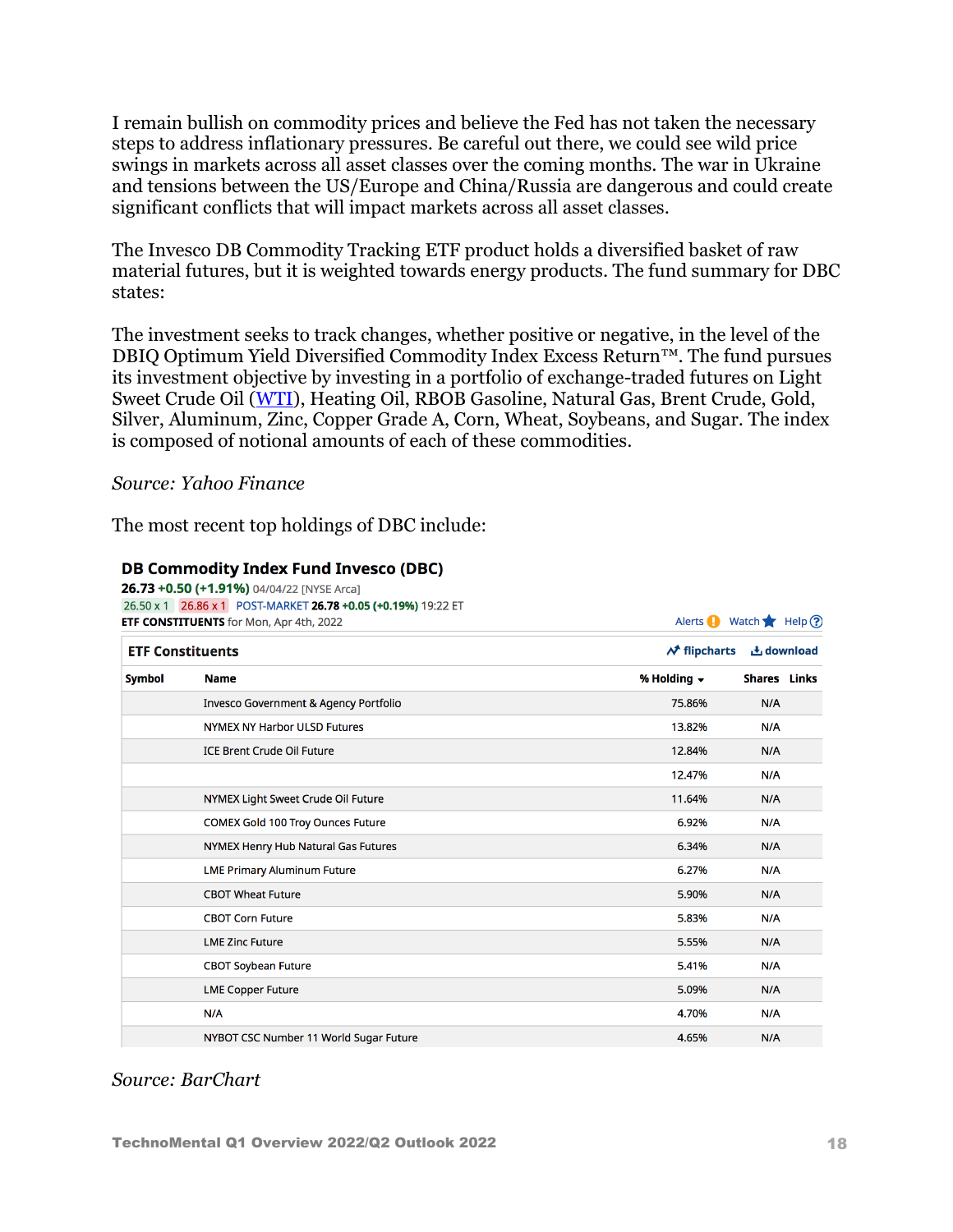More information on DBC's holding are available via this [link.](https://www.barchart.com/etfs-funds/quotes/DBC/constituents)

DBC has \$3.024 billion in net assets, which was higher from the end of Q4. The product trades an average of 7,079,295 shares each day, which was more than double the level at the end of 2021.



#### *Source: BarChart*

As the chart shows, DBC moved from \$20.78 at the end of Q4 2021 to \$26.06 per share at the end of Q1 2022, a rise of 24.41% for the quarter. DBC outperformed the asset class in Q1 as the composite of commodities rose by 16.01%. DBC is weighted to the energy sector which was up 34.88% in Q1.

Expect a continuation of volatility in markets in 2022. Discipline, a logical risk-reward approach using stops, and flexibility are critical elements for success in the world of commodities.